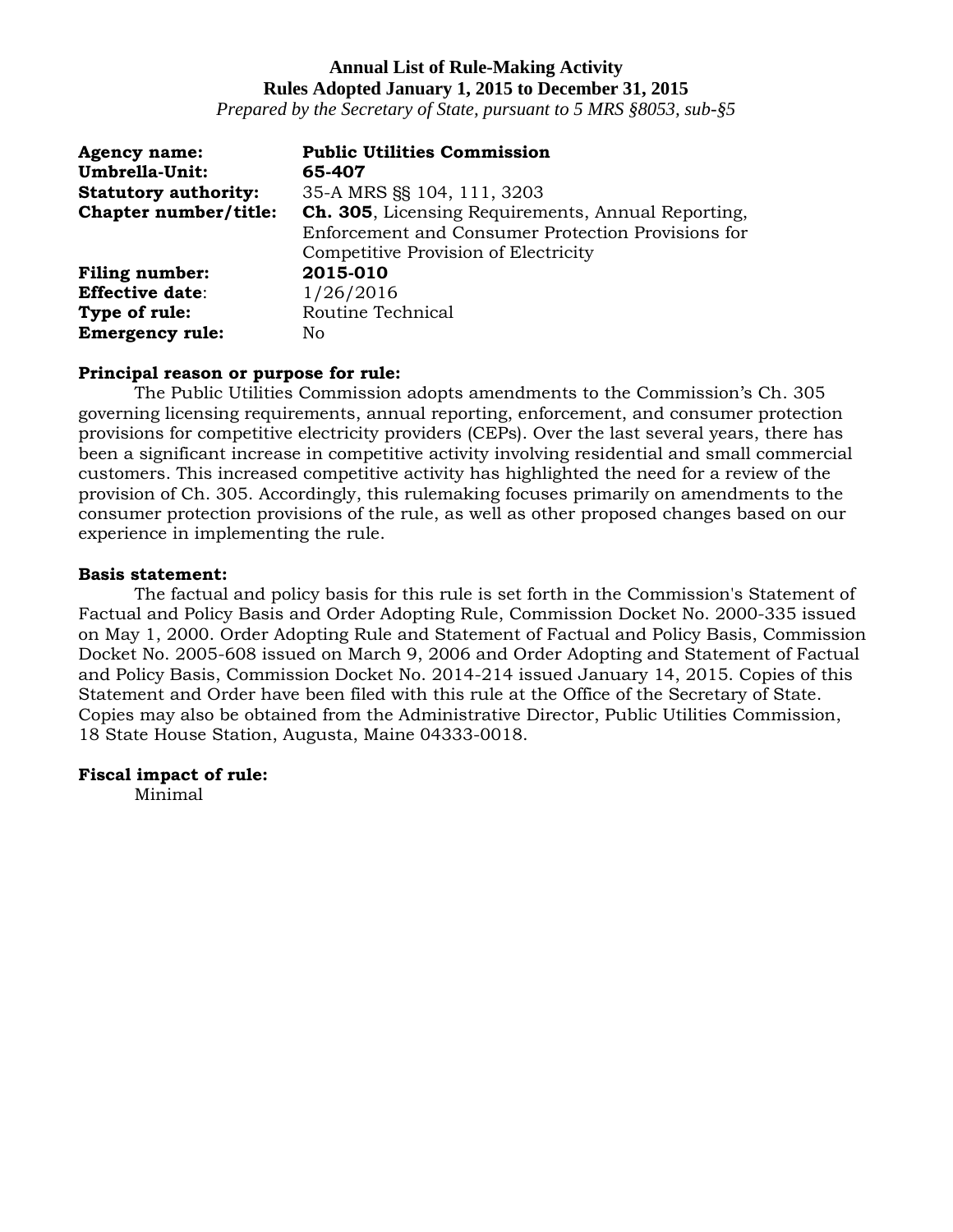*Prepared by the Secretary of State, pursuant to 5 MRS §8053, sub-§5*

| <b>Agency name:</b>         | <b>Public Utilities Commission</b>           |
|-----------------------------|----------------------------------------------|
| Umbrella-Unit:              | 65-407                                       |
| <b>Statutory authority:</b> | 35-A MRS §§ 104, 111, 1301, 3203(3), 3203(4) |
| Chapter number/title:       | Ch. 306, Uniform Information Disclosure      |
| Filing number:              | 2015-011                                     |
| <b>Effective date:</b>      | 1/26/2015                                    |
| Type of rule:               | Routine Technical                            |
| <b>Emergency rule:</b>      | No                                           |

#### **Principal reason or purpose for rule:**

The Public Utilities Commission adopts an amended rule that adds certain provisions of the Commission's "Uniform Information Disclosure and Informational Filing" rule (Ch. 306) to the Commission's "Licensing Requirements, Annual Reporting, Enforcement and Consumer Protection Provisions for Competitive Provision of Electricity" rule (Ch. 305). Specifically, the PUC removes section 2(D) containing the requirement for the contents of the competitive electricity provider (CEP) terms of service document and section 3 containing CEP informational filing requirements. These sections are being incorporated into Ch. 305, by way of the Notice of Rulemaking, Docket No. 2014-0024.

#### **Basis statement:**

The factual and policy basis for this rule is set forth in the Commission's Statement of Factual and Policy Basis and Order Adopting Rule, Commission Docket No. 2014-00215, issued on January 14, 2015. Copies of this Statement and Order have been filed with this rule at the Office of the Secretary of State. Copies may also be obtained from the Administrative Director, Public Utilities Commission, 18 State House Station, Augusta, ME 04333-0018.

#### **Fiscal impact of rule:**

Minimal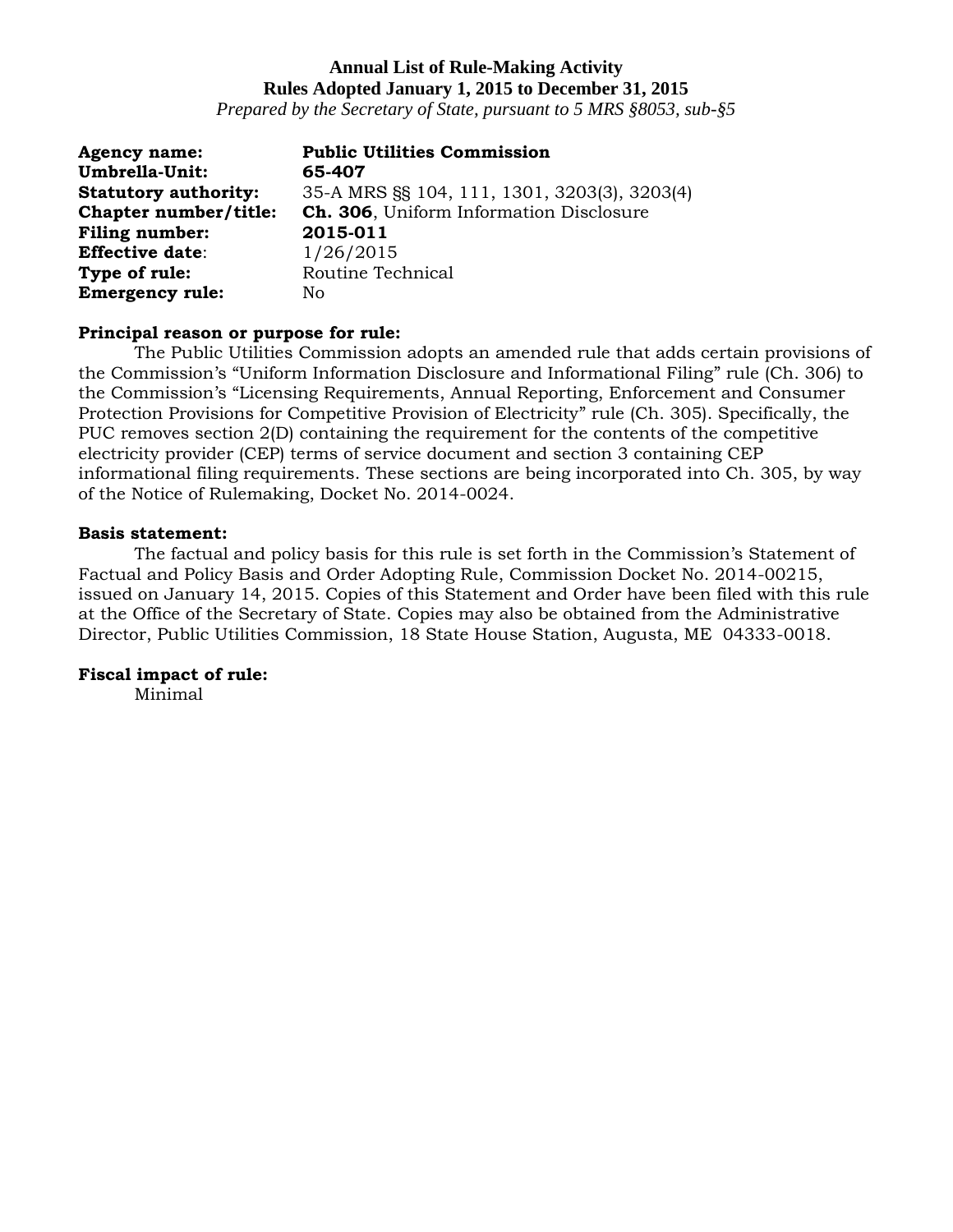*Prepared by the Secretary of State, pursuant to 5 MRS §8053, sub-§5*

| <b>Agency name:</b>         | <b>Public Utilities Commission</b>                                     |
|-----------------------------|------------------------------------------------------------------------|
| Umbrella-Unit:              | 65-407                                                                 |
| <b>Statutory authority:</b> | 35-A MRS §6114                                                         |
| Chapter number/title:       | <b>Ch. 615</b> , Exemptions from Regulatory Requirements for Consumer- |
|                             | <b>Owned Water Utilities</b>                                           |
| <b>Filing number:</b>       | 2015-018                                                               |
| <b>Effective date:</b>      | 2/22/2015                                                              |
| Type of rule:               | Routine Technical                                                      |
| <b>Emergency rule:</b>      | No.                                                                    |

#### **Principal reason or purpose for rule:**

The Public Utilities Commission adopts Ch. 615, setting forth requirements and procedures related to exemptions, pursuant to 35-A M.R.S. §6114, from regulatory requirements that otherwise would apply to consumer-owned water utilities.

### **Basis statement / summary:**

This rule establishes rules for the form, content, and procedure for granting, modifying, and rescinding exemptions from regulatory requirements before the Maine Public Utilities Commission.

#### **Fiscal impact of rule:**

None.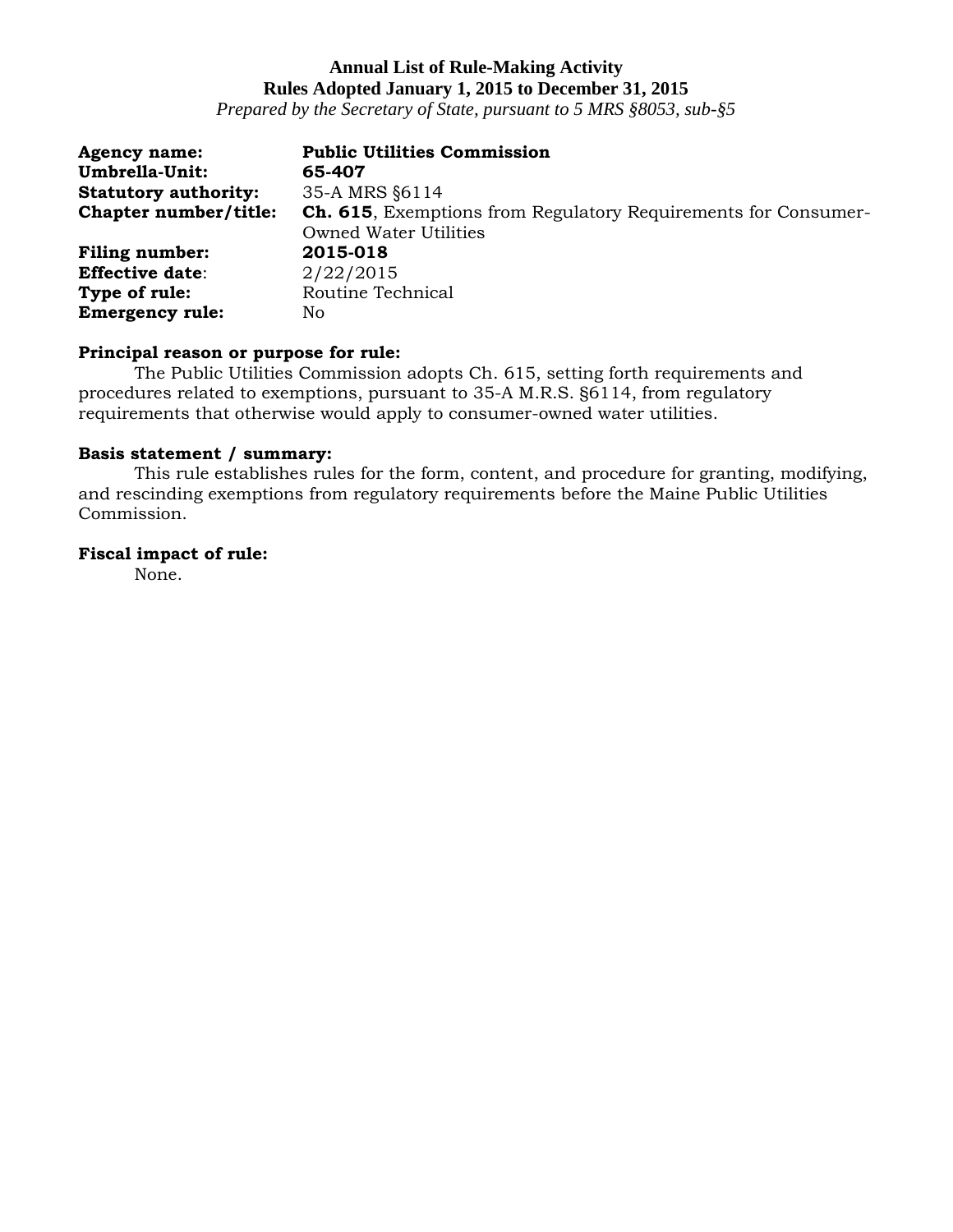*Prepared by the Secretary of State, pursuant to 5 MRS §8053, sub-§5*

| <b>Agency name:</b><br>Umbrella-Unit: | <b>Public Utilities Commission</b><br>65-407                                                                                                                                                                                                                                                                 |
|---------------------------------------|--------------------------------------------------------------------------------------------------------------------------------------------------------------------------------------------------------------------------------------------------------------------------------------------------------------|
| <b>Statutory authority:</b>           | PL 2001 ch. 624, PL 2003 ch. 20, PL 2003 ch. 644, PL 2009<br>ch. 372, PL 2013 ch. 120, 10 MRS §§ 1411-1420, 1461-1466,<br>9721-9725                                                                                                                                                                          |
| Chapter number/title:                 | <b>Ch. 401</b> , Certification Program for Installers of Solar Energy<br>Equipment in Maine<br><b>Ch. 405</b> , Certification of Energy Auditors in Maine<br><b>Ch. 407</b> , Energy Efficiency Building Performance Standards Act<br><b>Ch. 409</b> , Pilot Energy Conservation Revolving Loan Fund Program |
| <b>Filing number:</b>                 | 2015-043 thru 046                                                                                                                                                                                                                                                                                            |
| <b>Effective date:</b>                | 3/23/2015                                                                                                                                                                                                                                                                                                    |
| Type of rule:                         | Routine Technical                                                                                                                                                                                                                                                                                            |
| <b>Emergency rule:</b>                | No.                                                                                                                                                                                                                                                                                                          |

#### **Principal reason or purpose for rule:**

The Public Utilities Commission repeals a number of outdated rules related to a prior role the Commission had regarding Maine's energy conservation programs.

## **Basis statement / summary:**

Through this Order, we repeal a number of outdated rules related to a prior role the Commission had regarding Maine's energy conservation programs.

## **Fiscal impact of rule:**

No fiscal impact.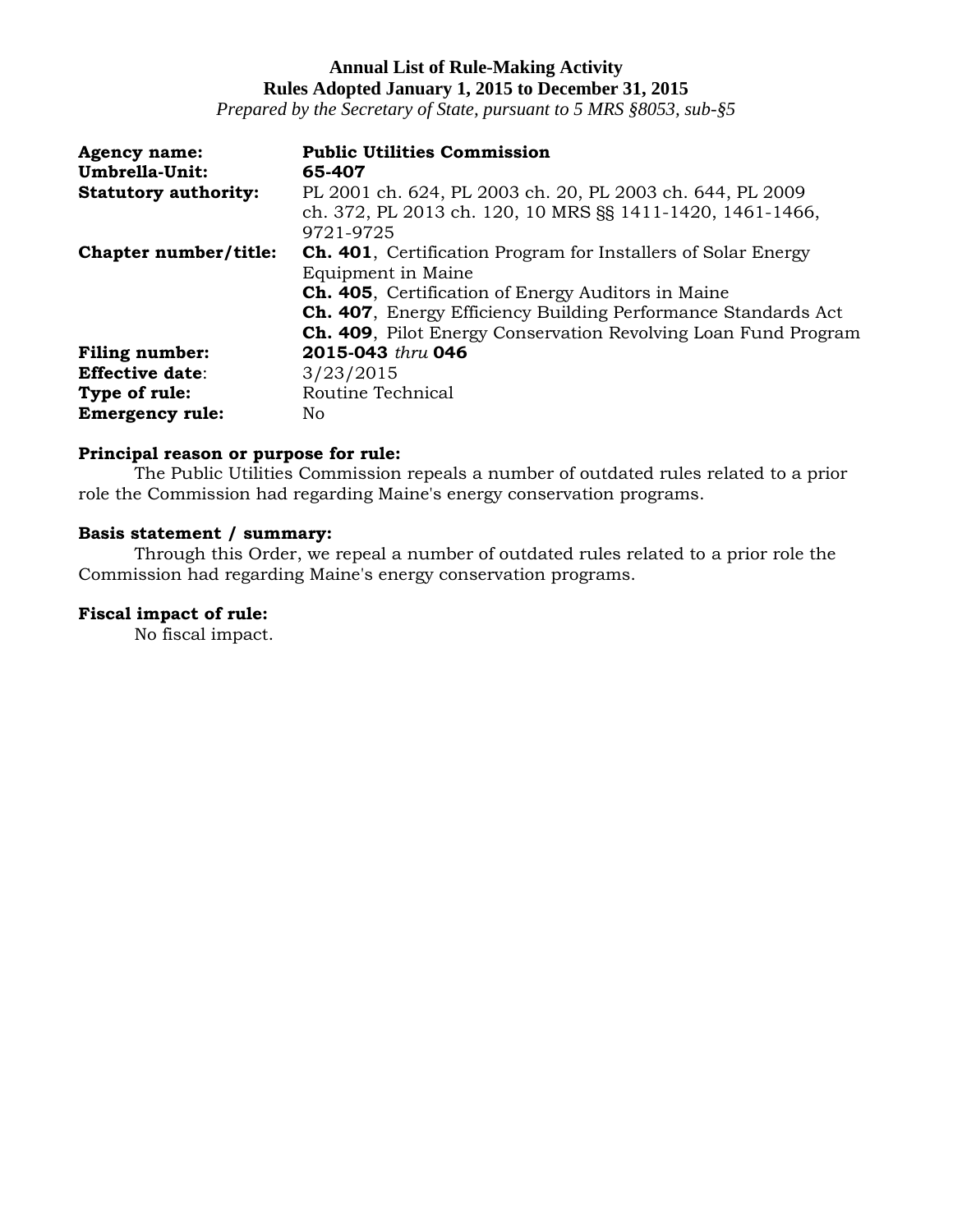*Prepared by the Secretary of State, pursuant to 5 MRS §8053, sub-§5*

| <b>Agency name:</b>         | <b>Public Utilities Commission</b>              |
|-----------------------------|-------------------------------------------------|
| Umbrella-Unit:              | 65-407                                          |
| <b>Statutory authority:</b> | 35-A MRS §3214, 10110                           |
| Chapter number/title:       | Ch. 317, Statewide Arrearage Management Program |
| <b>Filing number:</b>       | 2015-073                                        |
| <b>Effective date:</b>      | 4/19/2015                                       |
| Type of rule:               | Routine Technical                               |
| <b>Emergency rule:</b>      | No                                              |

#### **Principal reason or purpose for rule:**

The Public Utilities Commission adopts a new rule (Ch. 317, *Statewide Arrearage Management Program*) that sets forth requirements and procedures related to the implementation of P.L. 2013 ch. 556, *An Act to Assist Electric Utility Ratepayers*. This rule requires that all transmission and distribution (T&D) utilities create and administer an Arrearage Management Program.

### **Basis statement / summary:**

The factual and policy basis for this rule is set forth in the Commission's Order Adopting Rule and Statement of Factual and Policy Basis, Commission Docket No. 2015- 00015 issued on April 9, 2015. Copies of this Statement and Order have been filed with this rule at the Office of the Secretary of State. Copies may be obtained from the Administrative Director of the Public Utilities Commission, 18 State House Station, Augusta, ME 04333-0018.

This chapter establishes a process and regulations by which each electric transmission and distribution utility shall implement an Arrearage Management Program (AMP) to assist eligible low-income residential customers who are in arrears with their electricity bills. An AMP implemented pursuant to this section is a plan under which a transmission and distribution utility works with eligible low-income residential customers to establish an affordable payment plan and provide credit towards a customer's accumulated arrears as long as that customer remains in compliance with the terms of the program.

### **Fiscal impact of rule:**

Minimal.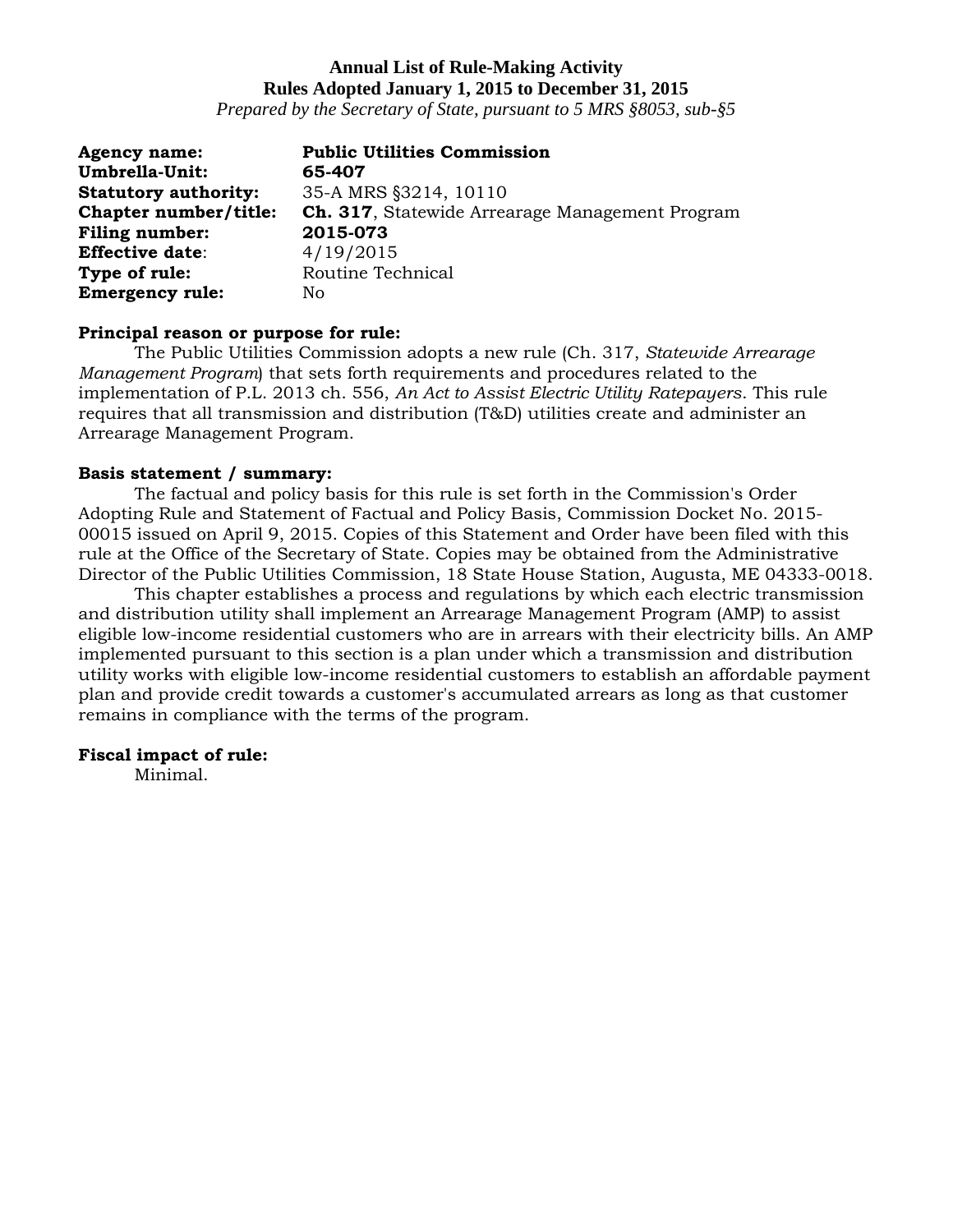*Prepared by the Secretary of State, pursuant to 5 MRS §8053, sub-§5*

| <b>Agency name:</b>         | <b>Public Utilities Commission</b>                                              |
|-----------------------------|---------------------------------------------------------------------------------|
| Umbrella-Unit:              | 65-407                                                                          |
| <b>Statutory authority:</b> | 23-A MRS §3360-A; 35-A MRS §§ 104, 111; PL 2013 ch. 557;<br>Resolves 2015 ch. 9 |
|                             |                                                                                 |
| Chapter number/title:       | Ch. 895, Underground Facility Damage Prevention Requirements                    |
| <b>Filing number:</b>       | 2015-109                                                                        |
| <b>Effective date:</b>      | 7/12/2015                                                                       |
| Type of rule:               | Major Substantive                                                               |
| <b>Emergency rule:</b>      | No                                                                              |

#### **Principal reason or purpose for rule:**

The Public Utilities Commission finally adopts amendments to the Commission's *Underground Facilities Damage Prevention Requirements* rule (Ch. 895) pursuant to recently enacted legislation, Resolves 2015 ch. 9.

#### **Basis statement / summary:**

This rule describes the responsibilities of excavators, underground facility operators, the damage prevention system (Dig Safe System, Inc.), and the Public Utilities Commission in implementing Maine's underground facility damage prevention statute. The rule establishes notification, marking, and reporting procedures, defines violations and penalties, and describes the process by which the Public Utilities Commission will enforce the program and monitor its success.

#### **Fiscal impact of rule:**

Minimal.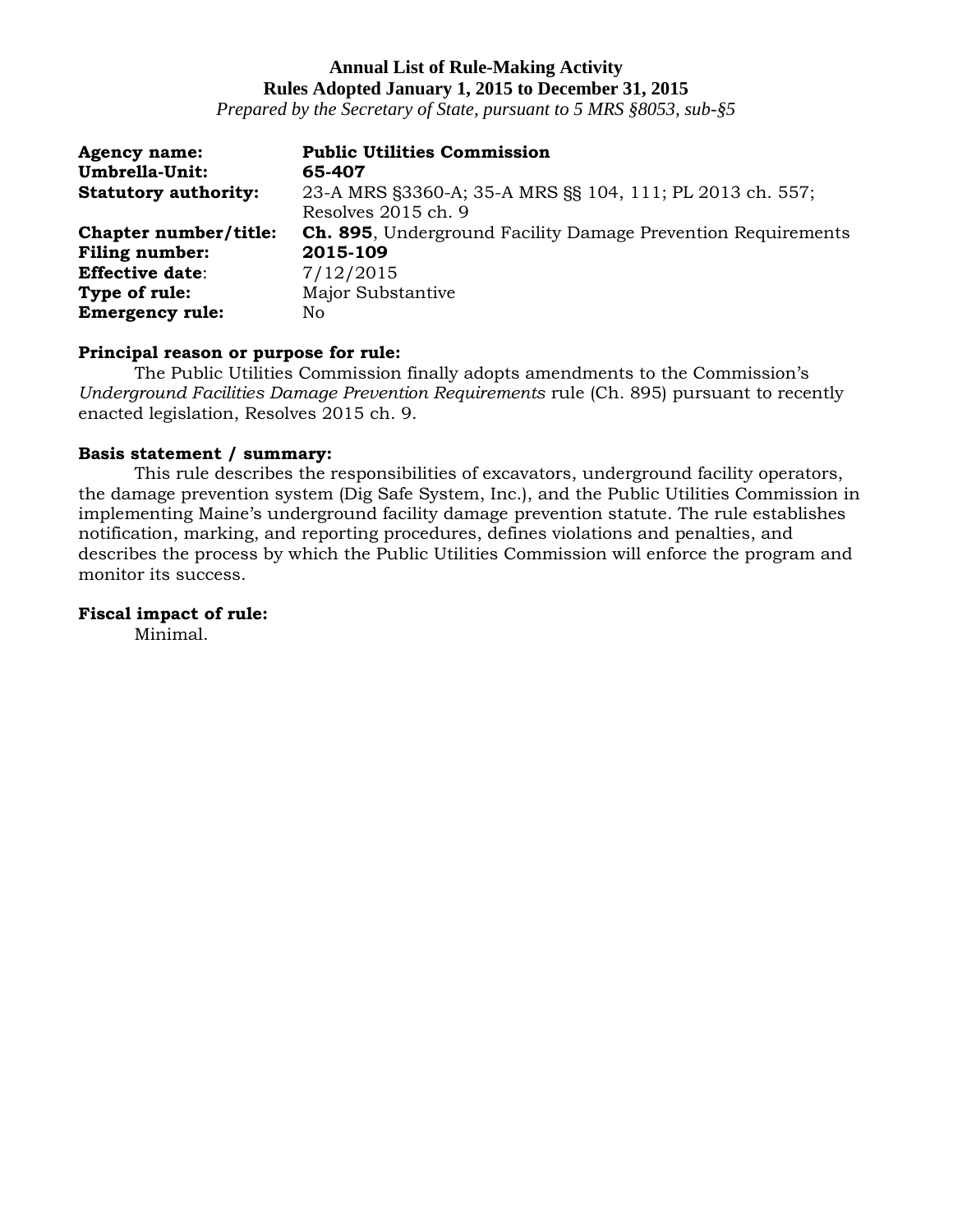*Prepared by the Secretary of State, pursuant to 5 MRS §8053, sub-§5*

| <b>Agency name:</b>         | <b>Public Utilities Commission</b>                              |
|-----------------------------|-----------------------------------------------------------------|
| Umbrella-Unit:              | 65-407                                                          |
| <b>Statutory authority:</b> | 35-A MRS §§ 111, 4508, 4515, 4516-A, 4705-A                     |
| Chapter number/title:       | Ch. 420, Safety Standards for Natural Gas and Liquefied Natural |
|                             | <b>Gas Facility Operators</b>                                   |
| <b>Filing number:</b>       | 2015-171                                                        |
| <b>Effective date:</b>      | 9/26/2015                                                       |
| Type of rule:               | Routine Technical                                               |
| <b>Emergency rule:</b>      | No                                                              |

#### **Principal reason or purpose for rule:**

The Public Utilities Commission adopts amendments to Ch. 420 of the Public Utilities Commission's rules which sets forth safety standards for natural gas and liquefied natural gas operators.

## **Basis statement / general provisions:**

The adopted rule makes minor typographical corrections and clarifications.

Commenter Unitil proposed that the Commission further clarify Section 1(A) of the rule to ensure that the rule remains consistent with federal law regarding jurisdiction of interstate facilities. We agree with Unitil that further jurisdictional clarification of the scope of Ch. 420 is warranted, and adopt Unitil's proposed language for Section 1(A) of the rule.

#### **Fiscal impact of rule:**

None